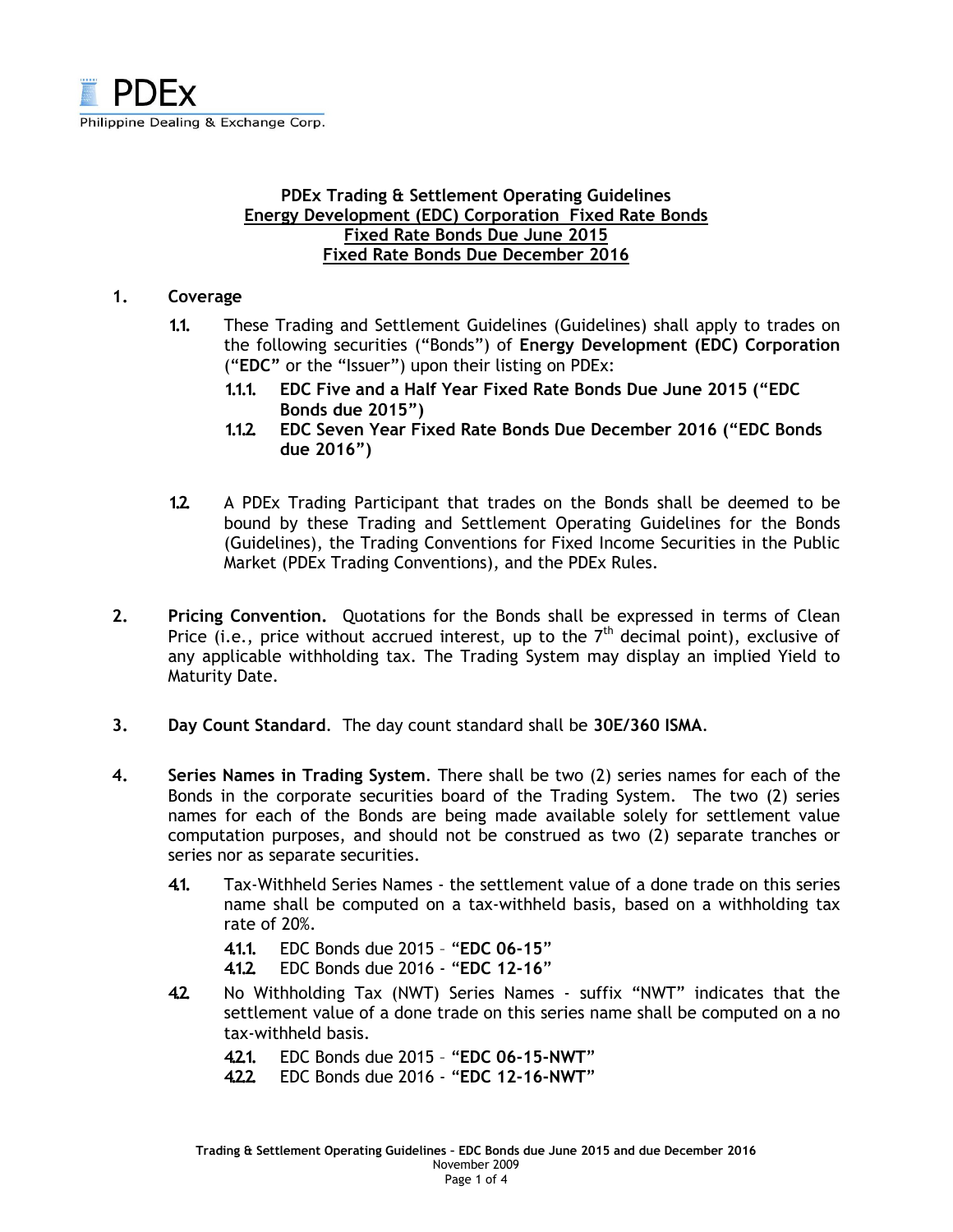

- 4.3. The main series names "EDC 06-15" and "EDC 12-16" provides a description of the following information regarding the security:
	- 4.3.1. Issuer Symbol EDC
	- 4.3.2. Maturity Month 06 (i.e., June) and 12 (i.e., December) respectively
	- 4.3.3. Maturity Year 15 (i.e., 2015) and 16 (i.e., 2016) respectively

## 5. Trading Mechanics

- 5.1. Tax-Withheld Series Name
	- 5.1.1. Orders for the account of tax-withheld investors and Dealing Participants trading for their own proprietary position shall be dealt using the tax-withheld series name.
	- 5.1.2. Market Making Participants (Market Makers) shall post prices using the tax-withheld series name.
- 5.2. No Withholding Tax Series Name. Orders for the account of investors not subject to withholding tax shall be dealt using the no-withholding tax series name.

# 6. Responsibilities of Trading Participants with Respect to the Bonds

6.1. A Trading Participant shall determine the eligibility and suitability of each buyer and ensure that the buyer fully understands the terms and conditions of, and the risks involved in investing in the Bonds.

## 7. Trading Break during Record Period.

- 7.1. In accordance with PDEx Trading Conventions, there shall be a trading break during the Record Period for the Bonds.
- 7.2. For clarity, the Record Period shall be the period from and including the Record Date to and including one business day prior to the Interest Payment Date. The Record Date for the Bonds is the  $third (3<sup>rd</sup>)$  business day (as defined in the terms and conditions of the Bonds) preceding the relevant Interest Payment Date.
- 8. Restrictions on Transfers. In accordance with the Terms and Conditions of the Bonds (p. 37 of the Prospectus), Bondholders may transfer Bonds anytime, regardless of tax status of the transferor vis-à-vis the transferee.
	- 8.1. Should a transfer between Bondholders of different tax status occur on a day which is not an Interest Payment Date, tax-exempt entities trading with non tax-exempt entities shall be treated as non tax-exempt entities for the interest period within which such transfer occurred.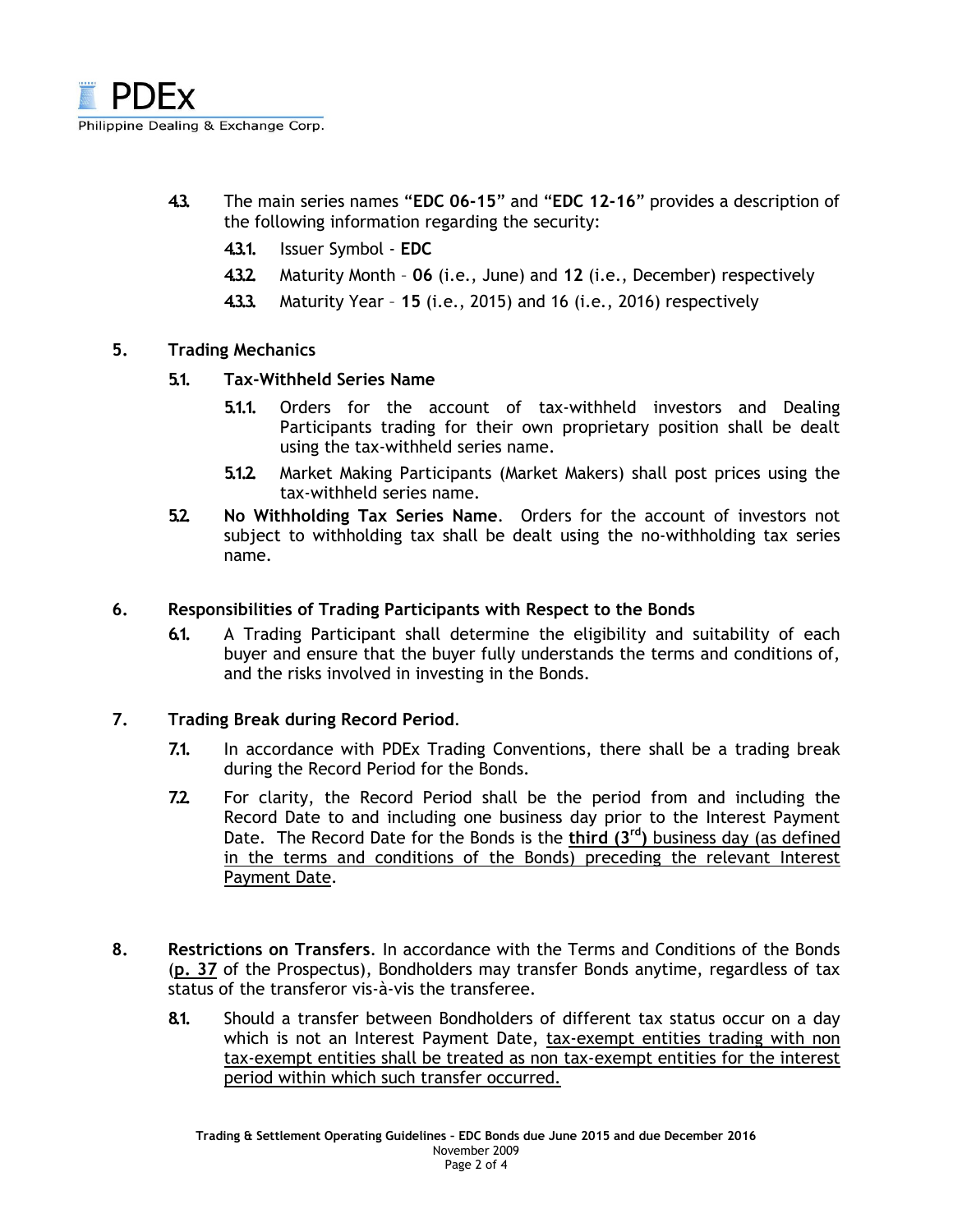

### 9. Settlement Mechanics

- 9.1. Every trade executed on the Trading System shall be electronically transmitted to the eDvP System for settlement authorization. Each authorized trade shall be settled in accordance with the general process for Expanded Deliveryversus-Payment (eDvP) in the PDEx Rules, with binding instructions electronically transmitted to the following settlement entities:
	- 9.1.1. PDTC Depository for the delivery and receipt of the securities; and
	- 9.1.2. BSP PhilPaSS or the Cash Settlement Banks, as applicable, for the cash payment.
- 9.2. Regardless of the series name dealt in the Trading System, a trade shall be identified by the following instrument names and corresponding Security Identification Number (SIN) in the eDvP System.

|                    | Instrument Name | Security Identification No. |
|--------------------|-----------------|-----------------------------|
| EDC Bonds due 2015 | "EDC 06-15"     | "EDCFXBND2015"              |
| EDC Bonds due 2016 | "EDC 12-16"     | "EDCFXBND2016"              |

- 9.2.1. In the "Unauthorized Trades" and "Authorized Trades" screens, the trade shall be identified by the instrument name.
- 9.2.2. In the eDvP settlement reports, the trade shall be identified by the SIN.
- 9.3. Regardless of the series name dealt in the Trading System, the Bonds shall be identified by the Security Identification Number in the PDTC eCS Depository System.
- 9.4. Pre-settlement. Sold Bonds should be transferred to the PDTC Depository account of the selling Trading Participant on or before settlement date.
	- 9.4.1. A seller shall authorize the transfer of its Bonds from its Registry Account to the PDTC Depository Account of its Brokering Participant (or own Depository account if the seller is a Dealing Participant) following applicable procedures as prescribed by the Registrar.
	- 9.4.2. For PDTC Registry issues: The seller, through its Brokering Participant (or the Dealing Participant, if it is the seller) shall submit the duly executed Registry Trade Transfer Form and payment for the trade transfer fee to PDTC Registry. Note PDTC's 12 noon cut-off time for same-day processing of transfer requests.
- 9.5. Post-settlement. Bought Bonds can be maintained at the PDTC Depository or transferred and registered under the buyer's name at the PDTC Registry.
	- 9.5.1. Bought Bonds can be maintained in a BSP Circular 392-compliant PDTC Depository account (e.g., account of a Dealing Participant, investor or custodian). Securities maintained at the PDTC Depository are subject to